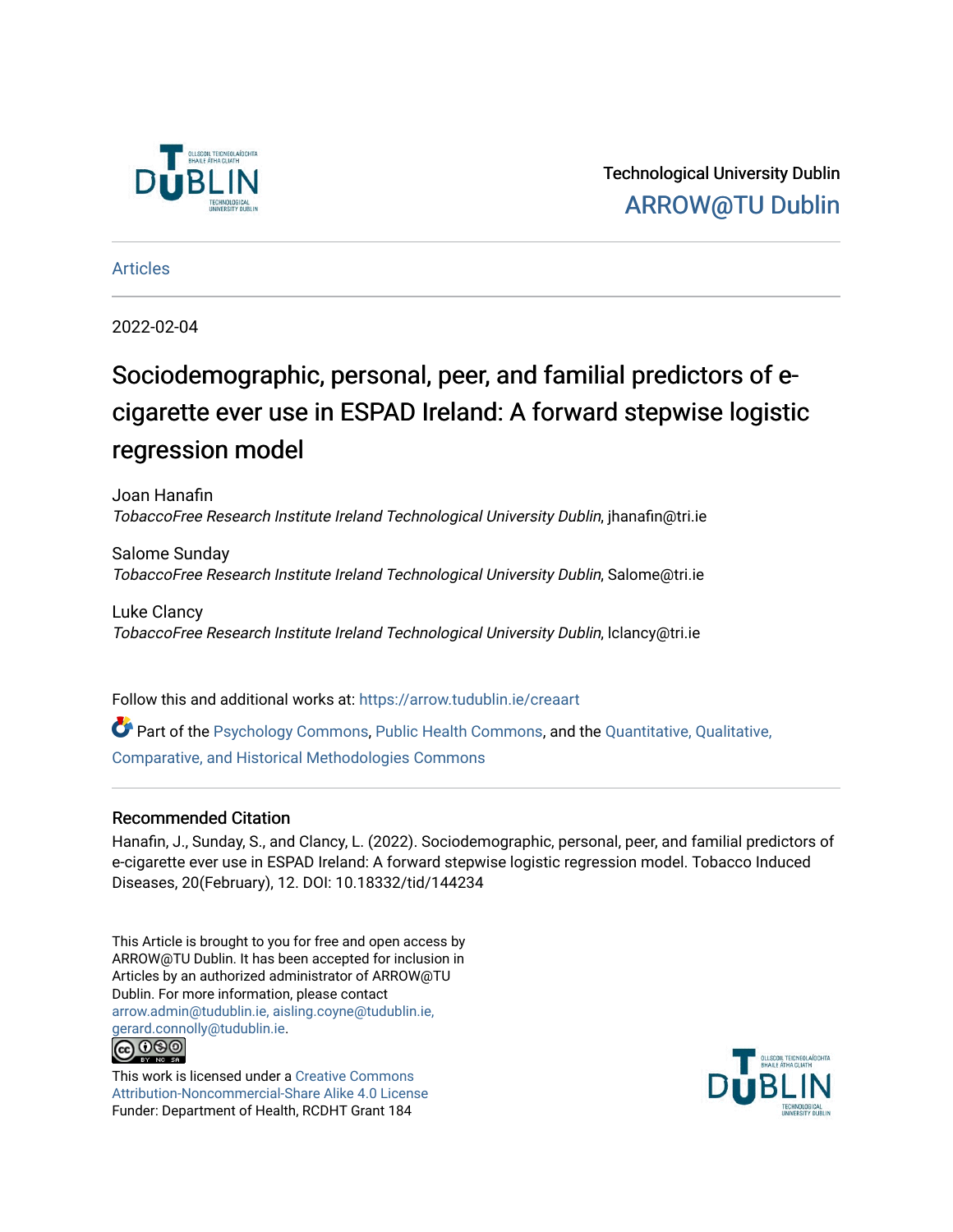# Sociodemographic, personal, peer, and familial predictors of e-cigarette ever use in ESPAD Ireland: A forward stepwise logistic regression model

*Joan Hanafin1,2, Salome Sunday1,2, Luke Clancy1*

## **ABSTRACT**

**INTRODUCTION** E-cigarette ever use has risen significantly in recent years in Ireland, similar to trends elsewhere in Europe, the United States, and Asia-Pacific region. Results from ESPAD Ireland (European School Survey Project on Alcohol and other Drugs) show teenage e-cigarette ever use increased from 18% (2015) to 37% (2019). Given this increase, our aim is to profile e-cigarette ever users and never users in this age group; to examine sociodemographic, personal, peer, and familial factors associated with e-cigarette ever use; and to suggest appropriate measures to reduce use.

**METHODS** A nationally representative stratified random sample of 50 ESPAD schools was surveyed in 2019, with 3495 students aged 15–17 years. Bivariate and multivariable logistic regression analyses were performed using Stata version 16. **RESULTS** E-cigarette ever use was significantly associated with ever smoking (AOR=4.15; 95% CI: 1.29–13.41), ever cannabis use (AOR=2.21; 95% CI: 1.11–4.41) and ever inhalants use (AOR=2.51; 95% CI: 1.07–5.88). Children of university-educated mothers had significantly higher odds of e-cigarette ever use (AOR=3.46; 95% CI: 1.40–8.54). Associated with reduced AORs were reading books for enjoyment (AOR=0.32; 95% CI: 0.16–0.64), living in households where smoking was regulated (AOR=0.53; 95% CI: 0.30–0.94), and perceiving moderate risk in trying e-cigarettes once or twice (AOR=0.20; 95% CI: 0.07–0.67). **CONCLUSIONS** E-cigarette ever use is part of a pattern of teenage polysubstance use including cigarette smoking, providing some support for the common liability theory. Regulation of smoking in the home, reading for enjoyment, and perceiving risk from e-cigarette use are associated with decreased likelihood of ever use, and higher parental education with increased likelihood. Thus, health education

emphasizing the role of parents and risks of e-cigarette use is indicated to reduce

## **INTRODUCTION**

E-cigarette use among teenagers in Ireland has risen significantly in recent years and findings from ESPAD Ireland (European School Survey Project on Alcohol and Other Drugs) show that in 2019 in Ireland, among children born in 2003, e-cigarette ever use prevalence was  $37\%$ <sup>1</sup>. Increasing prevalence of ever use of e-cigarettes in Ireland reflects similar

the rise in e-cigarette ever use in teenagers.

trends elsewhere in Europe<sup>2</sup>, the United States (US)<sup>3,4</sup> and the Asia-Pacific region<sup>5</sup>. In Ireland, current use (30-day) of e-cigarettes among adolescents has also increased significantly from 10% in 2015 to 18% in 20196 and has been linked to significantly increased smoking prevalence among teenage boys<sup>7</sup>.

The 2019 ESPAD survey<sup>2</sup> of 99647 students from 35 countries in Europe reported an average of 40%

#### **AFFILIATION**

1 TobaccoFree Research Institute Ireland, Dublin, Ireland 2 Technological University Dublin, Dublin, Ireland

#### **CORRESPONDENCE TO**

Luke Clancy. TobaccoFree Research Institute Ireland, Focas Research Institute, TU Dublin Kevin Street, Dublin 8, Ireland. E-mail: lclancy@tri.ie

#### **KEYWORDS**

parental education, e-cigarette ever use, smoking regulation, polysubstance use, teenagers

Received: 2 July 2021 Revised: 24 November 2021 Accepted: 24 November 2021

Tob. Induc. Dis. 2022;20(January): https://doi.org/10.18332/tid/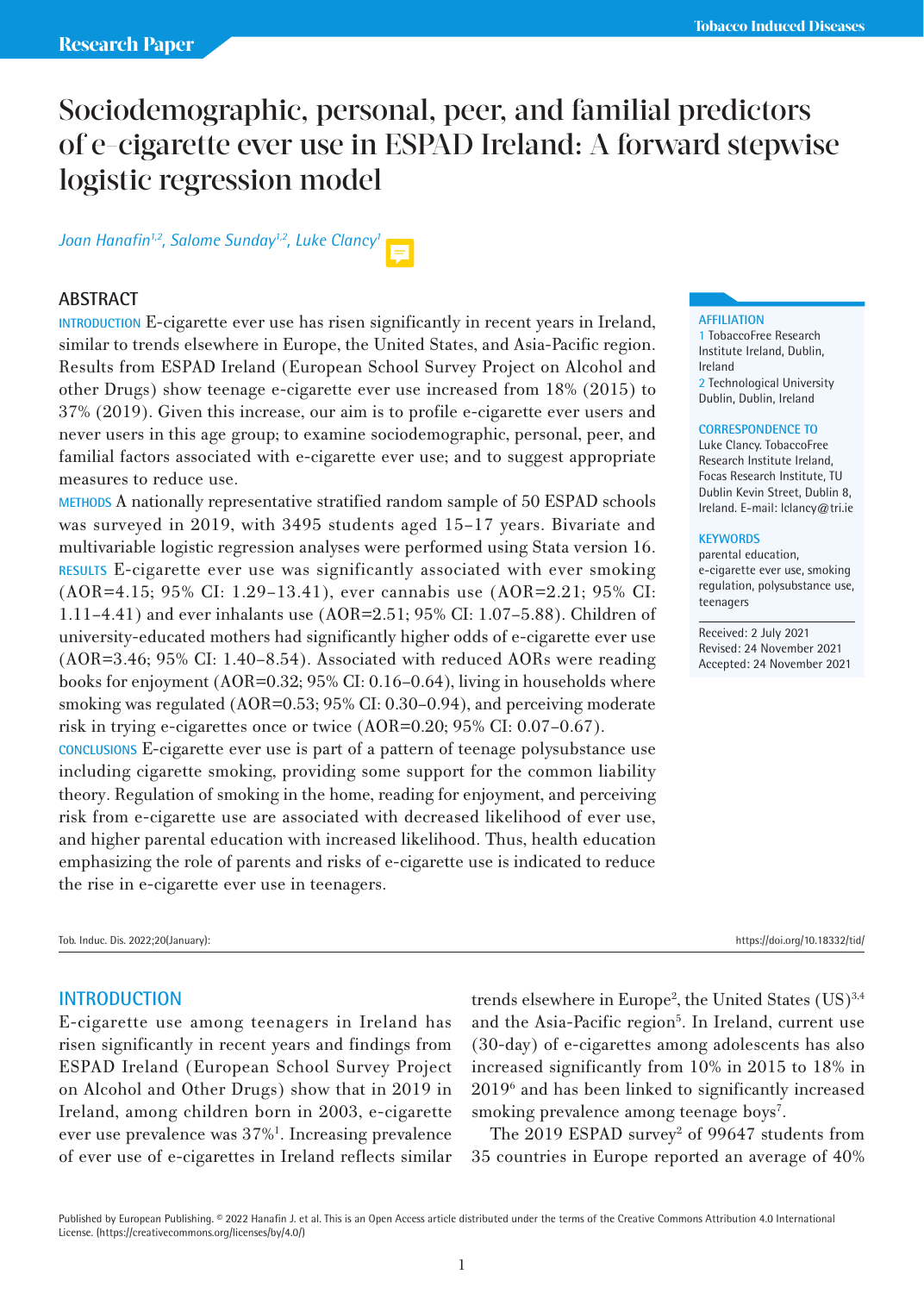ever use of e-cigarettes among students aged 16 years, ranging from 18% in Serbia to 65% in Lithuania. The United Kingdom did not participate in ESPAD in 2019 but prevalence of ever use of e-cigarettes among Scottish 15-year-olds was reported at 35% in 2018, with boys more likely than girls to have ever used e-cigarettes<sup>8</sup>. Increasing prevalence is not reported everywhere, however. In England, reported prevalence for ever use of e-cigarettes among school pupils aged 11–15 years was 25% in 2018, the same as in 20169 . E-cigarettes are now the most commonly used tobacco product among young people in the  $\rm US^{10}$ .

A narrative review<sup>11</sup> of e-cigarette prevalence in Europe among adults and young people found that ever use ranged from 5.5% to 56.6%. Current smokers of conventional cigarettes showed the highest prevalence for e-cigarette ever use with 20.4% to 83.1%, followed by ex-smokers with 7% to 15%. In European countries, there is a higher prevalence of e-cigarette use among males, adolescents and young adults, smokers of conventional cigarettes, and former smokers.

There are concerns that the growing popularity of e-cigarettes promotes tobacco experimentation, particularly among younger children<sup>12</sup>. A Welsh study of primary schoolchildren found that children as young as 7 years have general awareness of e-cigarettes. They perceived vaping to be healthier than smoking, had some recognition that e-cigarettes were used for smoking cessation but showed limited understanding of any health harms<sup>12</sup>.

The longitudinal analysis of Tokle<sup>13</sup> found 'a systematic pattern in which adolescents account for vaping as a time-limited trend'. Within this Norwegian sample, over a four-year period, e-cigarettes were devalued from novelty and transgression to childish and uninteresting, leading to the conclusion that e-cigarettes represented fashionable experimentation rather than steady user patterns. Among adolescent cigarette experimenters, using e-cigarettes has been found to be positively and independently associated with progression to current established smoking, suggesting that e-cigarettes 'do not divert from, and may encourage, cigarette smoking in this population'14.

In Ireland, ESPAD 2019 findings show that, among children born in 2003 who ever used e-cigarettes, 67% have never smoked cigarettes<sup>1</sup>, representing a worrying new trend of initiation into nicotine addiction. From 1995 to 2015, smoking prevalence has been decreasing in Ireland, markedly so, among Irish teenagers<sup>15</sup>. Now, however, for the first time in 25 years this decrease has stalled, with prevalence rates (30-day use) among people aged 15–17 years in 2019 remaining the same (14.4%) as they were in 2015, accounted by an increase in smoking prevalence among boys (16.2%), and a decrease among girls  $(12.8\%)$ <sup>1</sup>. This halt in smoking prevalence reduction has been accompanied by a rising prevalence of e-cigarette use, particularly among boys, pointing to a possible link<sup>6,7</sup>.

The association between cigarette and e-cigarette use in teenagers is established but the mechanisms are uncertain. The longest-standing theory is the Gateway Theory16 which concerns the centrality of nicotine addiction in the progression to other drugs, but it is insufficient to explain fully the progression to cigarettes from e-cigarettes. The Common Liability Theory<sup>17</sup> allows for wider inputs from environmental and genetic influences giving rise to the use of various tobacco products and psychoactive substances<sup>16-20</sup>, while the Catalyst Model<sup>18</sup> helps consider the factors influencing initiation and progression, which could possibly extend to a diversion model preventing progression to smoking<sup>19</sup>. Although marketed as a smoking cessation tool, e-cigarettes are rarely used for this purpose in youth $2^1$ . Among adolescents in Ireland, the main motivation for using e-cigarettes was curiosity (66%) and because friends offered (29%), while only 3.4% said that their motivation for beginning to use e-cigarettes was for smoking cessation<sup>1</sup>.

E-cigarette ever use has increased among people aged 15–17 years in Ireland from 18% to 37% between  $2015$  and  $2019^{1,22}$ . Our aim in this study is to profile e-cigarette ever users and never users in this age group; to examine associations with e-cigarette use; and to suggest appropriate measures to reduce use. In our model, we include sociodemographic, personal, peer, and familial associations which are available in the ESPAD dataset and known to be associated with teenage substance use.

# **METHODS**

## **Design, sample, data collection**

The ESPAD survey is the largest quadrennial cross-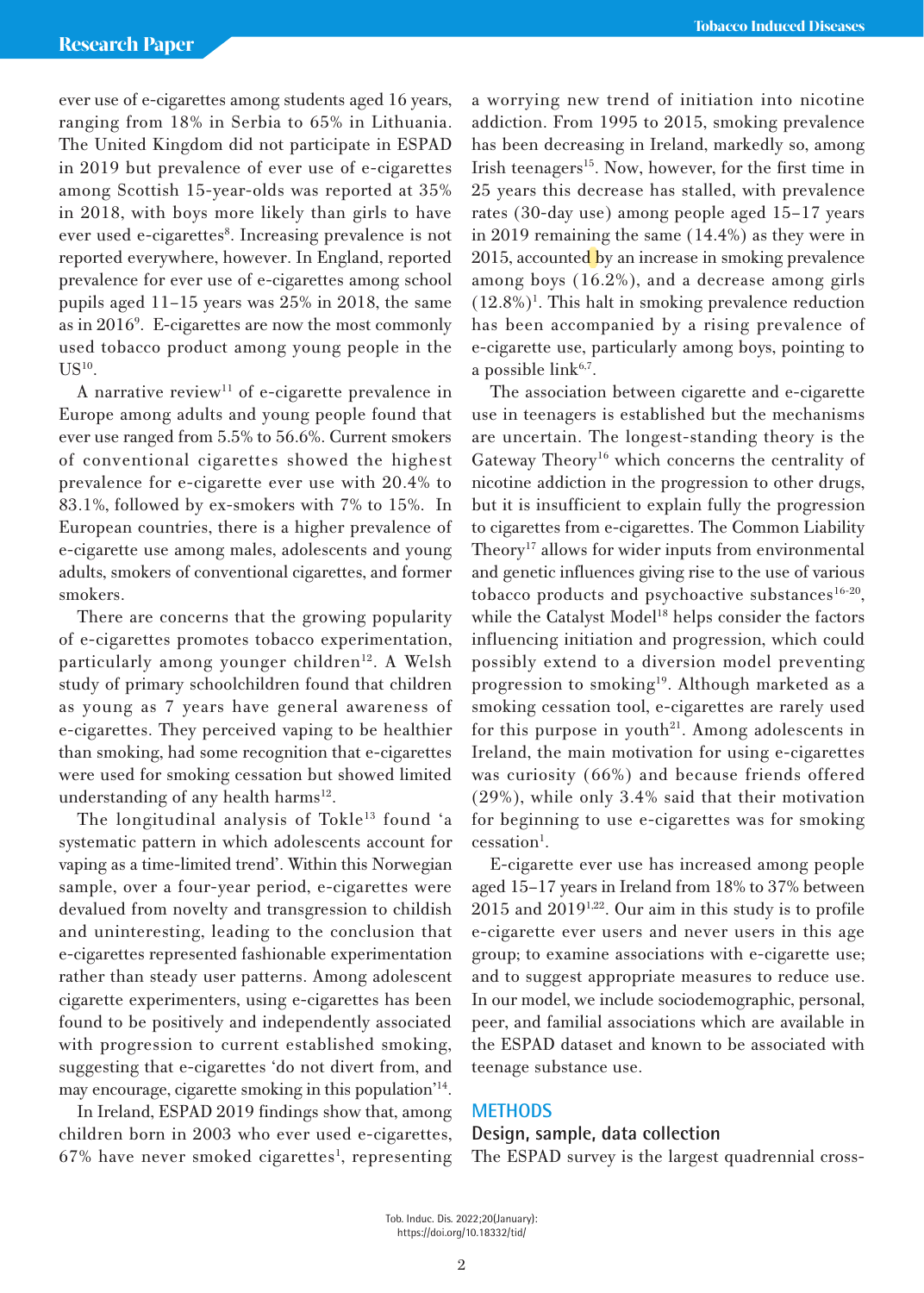national project on adolescent substance use in the world, having the overall aim of repeatedly collecting comparable data on substance use among young people in some 35 European countries (www.espad. org). In the 2019 Ireland (Republic) arm of the ESPAD survey, a total of 3565 students aged 15, 16 and 17 years from a nationally representative, stratified random sample of 50 schools were surveyed. Data were collected between March and May 2019 and full accounts of the sampling, data collection and cleaning procedures have been reported elsewhere<sup>2</sup>. Following data cleaning, the final sample comprised 3495 students.

# **Dependent variable**

Prevalence of e-cigarette ever use was measured by the question: 'Have you ever used e-cigarettes?', No; Yes, more than 12 months ago; Yes, in the last 12 months; and Yes, in the last 30 days; recoded as ever use, no versus yes.

## **Independent variables**

Sociodemographic, personal, peer and familial characteristics are shown in detail with full question and answer categories in the Supplementary file and we summarize them here.

Sociodemographic variables included age, sex, parental education level, perceived family wealth, and household composition. Variables measuring personal risk behaviors as well as potentially protective behaviors were: use of cigarettes, alcohol, cannabis (including problem cannabis use (CAST [Cannabis Abuse Screening Test], a 6-item, 5-point scale, Cronbach's alpha 0.83), inhalants, tranquilizers (with prescription); age of smoking and alcohol initiation; problems with social media use (3-item, 5-point Likert scale, Cronbach's alpha 0.67), internet use (14-item, 5-point Likert scale, Cronbach's alpha 0.92), online gaming (12-item, 5-point Likert scale, Cronbach's alpha 0.95), and gambling; missing school due to truancy; reading books other than school books, actively participating in sport, having other hobbies, and average school grade. Variables measuring peer risk activities were: how many of their friends smoke, drink alcohol, get drunk, use cannabis, tranquilizers/ sedatives, ecstasy, and inhalants. The variable 'peer support' measured friends' help, support, sharing and communication (4-item, 7-point Likert scale, Cronbach's alpha 0.94). Familial variables measured familial support (a 4-item, 7-point Likert scale, Cronbach's alpha 0.92), relationship with parents, and household rules about smoking (smoking regulation).

# **Statistical analysis**

Pearson's  $\chi^2$  test (for categorical variables) and Student's t-test (for continuous variables) were conducted to compare differences in e-cigarette use between ever users and never users in relation to the independent variables above (Table 1). All variables in the study were adjusted by the dependent variable (e-cigarette ever use) using Spearman's correlation coefficient and variance inflation factor (VIF) as appropriate between variables, and a VIF <5 was used to detect multicollinearity. A univariate logistic regression analysis was then performed to assess the association of e-cigarette ever use with the sociodemographic, personal, peer and familial characteristics of respondents. The results are presented in Table 2 as crude odds ratios (ORs) and their respective 95% confidence intervals (95% CIs). This was followed by a stepwise logistic regression analysis to assess predictors of e-cigarette ever use after entering all the variables in the model, and only variables with a p<0.7 were retained in the final model (Table 2). Adjusted odds ratios (AORs) and their 95% confidence intervals were estimated and associations with a  $p<0.05$  were considered statistically significant. All analyses were performed using Stata version 16.

# **RESULTS**

# **Characteristics of e-cigarette ever users, bivariate analyses**

A total of 3495 students were included in the analysis. Sample characteristics of e-cigarette ever use among people aged 15–17 years are shown in Table 1. Overall, 36.6% (n=1278) of students in the sample had ever used e-cigarettes. Girls were more likely than boys to be never users  $(65.6\%, n=1200)$ . In these bivariate analyses, there were significant differences between e-cigarette ever users and never users according to: sex, parental education level, household composition, absenteeism, ever and current smoking, skipping school; ever, current, and binge alcohol use; ever, current, cannabis use and problem cannabis use; ever use of tranquilizers with or without prescription; perceived risks of smoking e-cigarettes; and familial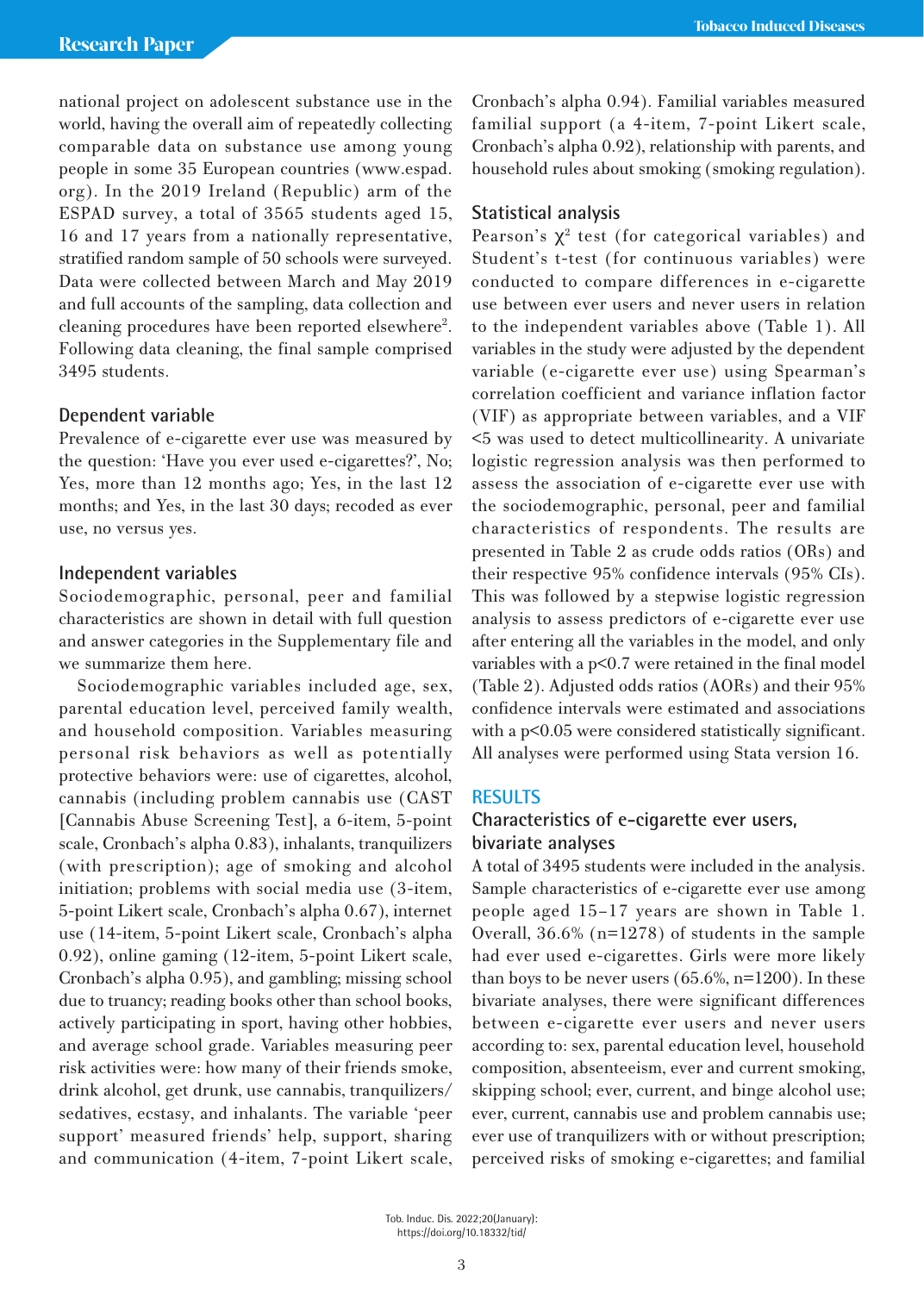# Table 1. Sample characteristics of e-cigarette ever users and never users aged 15–17 years (N=3495)

| <b>Characteristics</b>                            | <b>Total</b><br>$n(\%)$ | E-cigarette never<br><i>users</i><br>$n(\%)$ | E-cigarette ever<br><i>users</i><br>$n(\%)$ | $p^*$   |
|---------------------------------------------------|-------------------------|----------------------------------------------|---------------------------------------------|---------|
| Total                                             | 3495 (100)              | 2209(63.4)                                   | 1278 (36.6)                                 |         |
| Sex                                               |                         |                                              |                                             | 0.004   |
| Female                                            | 1835 (52.5)             | 1200 (65.6)                                  | 630 (34.4)                                  |         |
| Male                                              | 1660 (47.5)             | 1009(60.9)                                   | 648 (39.1)                                  |         |
| Age (years)                                       |                         |                                              |                                             | 0.263   |
| 15                                                | 796 (22.8)              | 523 (65.7)                                   | 272 (34.2)                                  |         |
| 16                                                | 1949 (55.7)             | 1219 (62.7)                                  | 724 (37.3)                                  |         |
| 17                                                | 750 (21.5)              | 467 (62.3)                                   | 282 (37.7)                                  |         |
| Father's education level                          |                         |                                              |                                             | 0.012   |
| Some secondary school or completed primary school | 723 (24.4)              | 423 (58.5)                                   | 300 (41.5)                                  |         |
| Completed secondary school                        | 608 (20.6)              | 379 (62.3)                                   | 229 (37.7)                                  |         |
| College or university                             | 1628 (55.0)             | 1057 (64.9)                                  | 571 (35.1)                                  |         |
| Mother's education level                          |                         |                                              |                                             | < 0.001 |
| Some secondary school or completed primary school | 364 (11.8)              | 245 (67.3)                                   | 119 (32.7)                                  |         |
| Completed secondary school                        | 681 (22.0)              | 494 (72.5)                                   | 187 (27.5)                                  |         |
| College or university                             | 2046 (66.2)             | 1236 (60.4)                                  | 810 (39.6)                                  |         |
| Perceived wealth                                  |                         |                                              |                                             | 0.217   |
| About the same                                    | 1473 (44.0)             | 951 (64.6)                                   | 522 (35.4)                                  |         |
| Much better off                                   | 523 (15.6)              | 322 (61.6)                                   | 201 (38.4)                                  |         |
| Better off                                        | 1032 (30.8)             | 664 (64.3)                                   | 368 (35.7)                                  |         |
| Less well off                                     | 321(9.6)                | 190(59.2)                                    | 131 (40.8)                                  |         |
| Household composition                             |                         |                                              |                                             | 0.499   |
| Two parents                                       | 2602 (78.4)             | 1661 (63.8)                                  | 941 (36.2)                                  |         |
| One parent                                        | 524 (15.8)              | 321 (61.3)                                   | 203 (38.7)                                  |         |
| <b>Blended families</b>                           | 195 (5.9)               | 121 (62.0)                                   | 74 (38.0)                                   |         |
| Average grade                                     |                         |                                              |                                             | 0.148   |
| A and B                                           | 1511 (45.7)             | 990 (65.5)                                   | 521 (34.5)                                  |         |
| C                                                 | 1389 (42.0)             | 862 (62.2)                                   | 524 (37.8)                                  |         |
| D or lower                                        | 407 (12.3)              | 254 (62.4)                                   | 153 (37.6)                                  |         |
| <b>Read books</b>                                 |                         |                                              |                                             | < 0.001 |
| No                                                | 2636 (76.9)             | 1560 (59.2)                                  | 1076 (40.8)                                 |         |
| Yes                                               | 794 (23.1)              | 613 (77.2)                                   | 181 (22.8)                                  |         |
| Actively participate in sports                    |                         |                                              |                                             | 0.906   |
| No                                                | 551 (15.9)              | 350 (63.5)                                   | 201 (36.5)                                  |         |
| Yes                                               | 2904 (84.1)             | 1837 (63.3)                                  | 1067 (36.7)                                 |         |
| Other hobbies <sup>a</sup>                        |                         |                                              |                                             | < 0.001 |
| No                                                | 1484 (44.5)             | 889 (59.9)                                   | 595 (40.1)                                  |         |
| Yes                                               | 1854 (55.5)             | 1229 (66.3)                                  | 625 (33.71)                                 |         |
| Age of alcohol initiation (years)                 |                         |                                              |                                             | < 0.001 |
| < 13                                              | 844 (35.8)              | 333 (39.5)                                   | 511 (60.5)                                  |         |
| ${\geq}14$                                        | 1514 (64.2)             | 870 (57.5)                                   | 644 (42.5)                                  |         |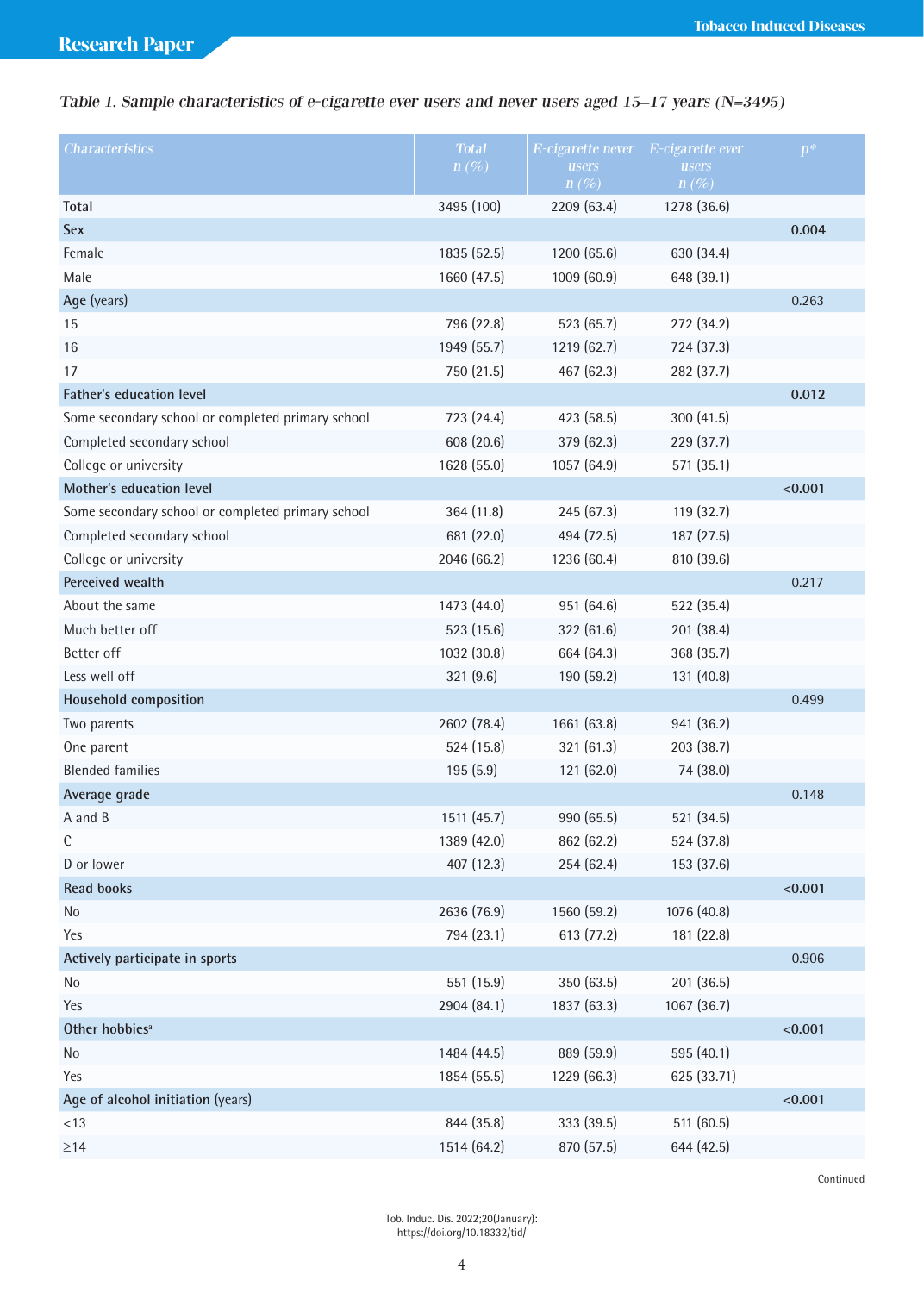# Table 1. Continued

| <b>Characteristics</b>                              | <b>Total</b>    | E-cigarette never       | E-cigarette ever        | $p^*$   |
|-----------------------------------------------------|-----------------|-------------------------|-------------------------|---------|
|                                                     | $n(\%)$         | <i>users</i><br>$n(\%)$ | <i>users</i><br>$n(\%)$ |         |
| Age of smoking initiation (years)                   |                 |                         |                         | 0.001   |
| < 13                                                | 374 (33.7)      | 62 (16.6)               | 312 (83.4)              |         |
| $\geq$ 14                                           | 736 (66.3)      | 185 (25.1)              | 551 (74.9)              |         |
| Drank to get high                                   |                 |                         |                         | < 0.001 |
| No                                                  | 2873 (83.5)     | 2036 (70.9)             | 837 (29.1)              |         |
| Yes                                                 | 568 (16.5)      | 155 (27.3)              | 413 (72.7)              |         |
| Problems with social media use, mean $\pm$ SD       | $2.77 \pm 1.06$ | $2.83 \pm 1.07$         | $2.68 \pm 1.03$         | < 0.001 |
| Problems with internet use, mean $\pm$ SD           | $2.57 \pm 0.88$ | $2.53\pm0.86$           | $2.65 \pm 0.89$         | 0.001   |
| Problems with online gaming, mean $\pm$ SD          | $1.57 \pm 0.78$ | $1.56 \pm 0.76$         | $1.58\pm0.81$           | 0.547   |
| Need to bet more money                              |                 |                         |                         | < 0.001 |
| No                                                  | 3120 (92.3)     | 2013 (64.5)             | 1107 (35.5)             |         |
| Yes                                                 | 261(7.7)        | 137 (52.5)              | 124 (47.5)              |         |
| Lied gambling frequency                             |                 |                         |                         | < 0.001 |
| <b>No</b>                                           | 3290 (97.5)     | 2107 (64.0)             | 1183 (36.0)             |         |
| Yes                                                 | 83(2.5)         | 36 (43.4)               | 47 (56.6)               |         |
| Skipping school (days)                              |                 |                         |                         | < 0.001 |
| 0                                                   | 2319 (79.4)     | 1580 (68.1)             | 739 (31.9)              |         |
| $1 - 4$                                             | 503 (17.2)      | 236 (46.9)              | 267 (53.1)              |         |
| $\geq 5$                                            | 99 (3.4)        | 33 (33.3)               | 66 (66.7)               |         |
| Absent due to illness (days)                        |                 |                         |                         | < 0.001 |
| $\mathbf 0$                                         | 1524 (47.8)     | 1041 (68.3)             | 483 (31.7)              |         |
| $1 - 4$                                             | 1422 (44.6)     | 850 (59.8)              | 572 (40.2)              |         |
| $\geq 5$                                            | 241 (7.6)       | 141 (58.5)              | 100(41.5)               |         |
| Perceived risk in trying e-cigarettes once or twice |                 |                         |                         | < 0.001 |
| No                                                  | 1559 (45.3)     | 723 (46.4)              | 836 (53.6)              |         |
| Slight                                              | 1263(36.7)      | 946 (74.9)              | 317(25.1)               |         |
| Moderate                                            | 299(8.7)        | 250 (83.6)              | 49 (16.4)               |         |
| Great                                               | 149 (4.3)       | 117(78.5)               | 32 (21.5)               |         |
| Don't know                                          | 117(5.0)        | 143 (83.1)              | 29 (16.9)               |         |
| Ever smoked cigarettes                              |                 |                         |                         | < 0.001 |
| Never                                               | 2398 (68.8)     | 1980 (82.7)             | 415 (17.3)              |         |
| Ever                                                | 1084 (31.2)     | 225 (20.8)              | 859 (79.2)              |         |
| <b>Current smoking status</b>                       |                 |                         |                         | < 0.001 |
| Yes                                                 | 3001 (86.2)     | 2147 (71.5)             | 854 (28.5)              |         |
| No                                                  | 480 (13.8)      | 62 (12.9)               | 418 (87.1)              |         |
| Ever alcohol use                                    |                 |                         |                         | < 0.001 |
| Never                                               | 891 (26.5)      | 822 (92.3)              | 69 (7.7)                |         |
| Ever                                                | 2478 (73.5)     | 1339 (54.0)             | 1139 (46.0)             |         |
| Current alcohol use                                 |                 |                         |                         | < 0.001 |
| No                                                  | 2018 (59.3)     | 1606 (79.6)             | 412 (20.4)              |         |
| Yes                                                 | 1388 (40.7)     | 569 (41.0)              | 819 (59.0)              |         |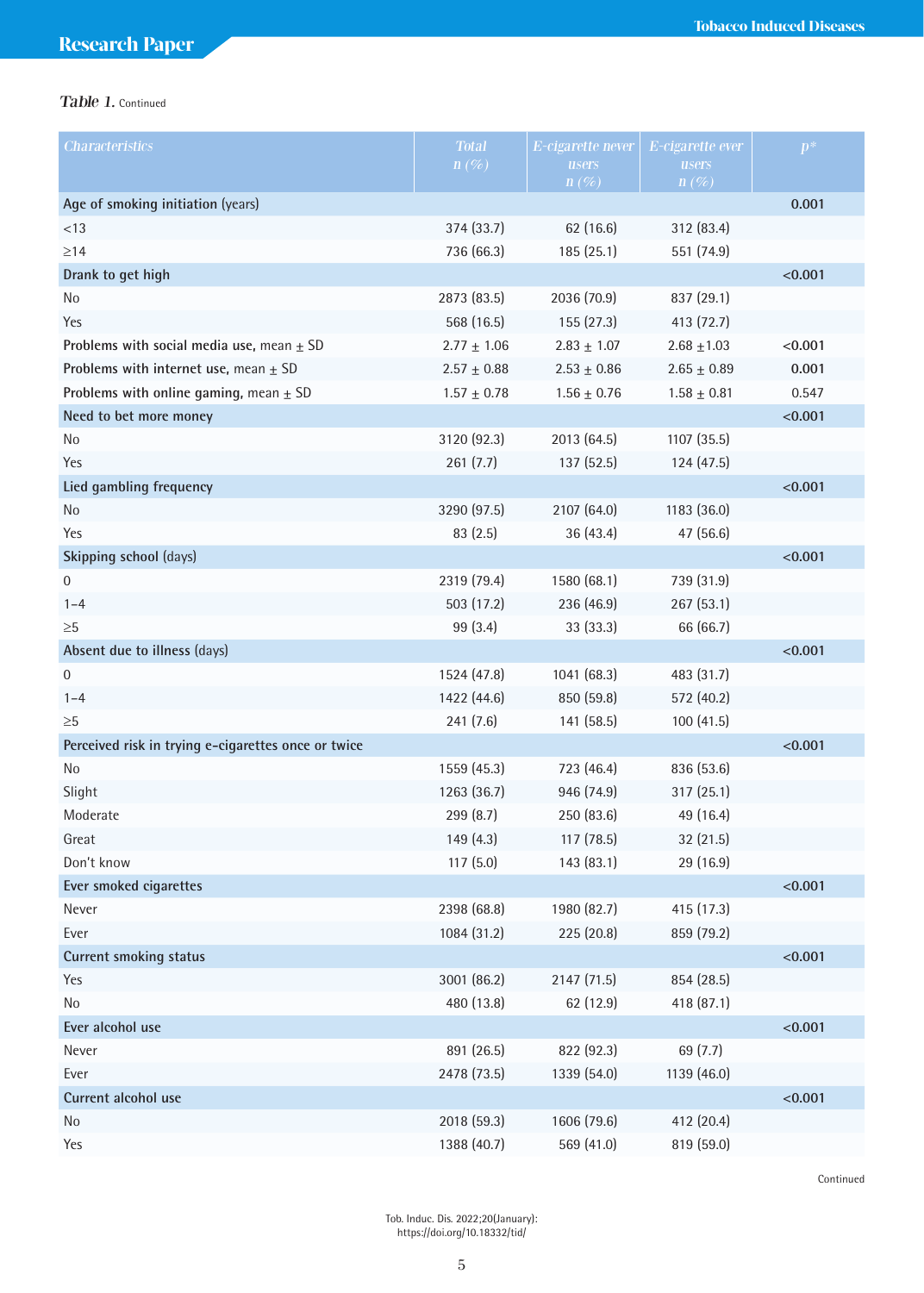# Table 1. Continued

| <b>Characteristics</b>                               | <b>Total</b>    | E-cigarette never       | E-cigarette ever        | $p^*$   |
|------------------------------------------------------|-----------------|-------------------------|-------------------------|---------|
|                                                      | $n(\%)$         | <i>users</i><br>$n(\%)$ | <i>users</i><br>$n(\%)$ |         |
| Current binge drinking                               |                 |                         |                         | < 0.001 |
| Never                                                | 2326 (67.1)     | 1797 (77.3)             | 529 (22.7)              |         |
| Ever                                                 | 1142 (32.9)     | 405 (35.5)              | 737 (64.5)              |         |
| Ever cannabis use                                    |                 |                         |                         | < 0.001 |
| Never                                                | 2824 (81.6)     | 2066 (73.2)             | 758(26.8)               |         |
| Ever                                                 | 635 (18.4)      | 135(21.3)               | 500 (78.7)              |         |
| Current cannabis use                                 |                 |                         |                         | < 0.001 |
| No                                                   | 3135 (91.3)     | 2152 (68.6)             | 983 (31.4)              |         |
| Yes                                                  | 300(8.7)        | 44 (14.7)               | 256 (85.3)              |         |
| Cannabis problem use, mean $\pm$ SD                  | $1.09 \pm 0.36$ | $1.01 \pm 0.16$         |                         | < 0.001 |
|                                                      |                 |                         | $1.24 \pm 0.01$         |         |
| Ever use of tranquilizers with prescription<br>Never | 3110 (89.93)    | 2039 (65.6)             | 1071 (34.4)             | < 0.001 |
| Ever                                                 | 349 (10.1)      | 155 (44.1)              | 194 (55.6)              |         |
| Ever use of inhalants                                |                 |                         |                         | < 0.001 |
| Never                                                | 3106 (89.7)     | 2070 (66.6)             | 1036 (33.3)             |         |
| Ever                                                 | 357(10.3)       | 131 (36.7)              | 226 (63.3)              |         |
| Peer risk activities                                 |                 |                         |                         |         |
| Smoke cigarettes                                     | 2309 (69.3)     | 1462 (63.3)             | 847 (36.7)              | 0.627   |
| Drink alcoholic beverages                            | 2924 (87.8)     | 1085 (63.5)             | 1068 (36.5)             | 0.724   |
| Get drunk                                            |                 | 1728 (63.4)             |                         | 0.630   |
| Smoke cannabis                                       | 2727 (82.2)     |                         | 999 (36.6)              | 0.901   |
|                                                      | 1634 (49.2)     | 1035(63.3)              | 599 (36.7)              |         |
| Take tranquilizers/sedatives                         | 427 (12.9)      | 274 (64.2)              | 153 (35.8)              | 0.767   |
| Take ecstasy                                         | 558 (16.8)      | 350 (62.7)              | 208 (37.3)              | 0.672   |
| Take inhalants                                       | 515(15.5)       | 320 (62.1)              | 195 (37.9)              | 0.483   |
| <b>Familial regulation</b>                           |                 |                         |                         | 0.590   |
| Know always                                          | 2154 (64.0)     | 1368 (63.5)             | 786 (36.6)              |         |
| Know quite often<br>Know sometimes                   | 794 (23.6)      | 514 (64.7)              | 280 (35.3)              |         |
|                                                      | 302 (9.0)       | 188 (62.2)              | 114(37.7)               |         |
| Usually don't know                                   | 116(3.5)        | 68 (58.6)               | 48 (41.4)               |         |
| Familial support, mean $\pm$ SD                      | $5.41 \pm 1.69$ | $5.40 \pm 1.70$         | 5.41 $\pm$ 1.68         | 0.865   |
| Peer support, mean $\pm$ SD                          | $5.40 \pm 1.65$ | $5.42 \pm 1.64$         | $5.36 \pm 1.66$         | 0.310   |
| Relationship with mother                             |                 |                         |                         | 0.361   |
| Very satisfied                                       | 1749 (52.8)     | 1119 (64.0)             | 630 (36.0)              |         |
| Satisfied                                            | 1132 (34.2)     | 726 (64.1)              | 406 (5.9)               |         |
| Not satisfied                                        | 433 (13.1)      | 262 (60.5)              | 171 (39.5)              |         |
| Relationship with father                             |                 |                         |                         | 0.318   |
| Very satisfied                                       | 1402 (43.9)     | 884 (63.1)              | 518 (36.9)              |         |
| Satisfied                                            | 1085 (34.0)     | 708 (65.2)              | 377 (34.8)              |         |
| Not satisfied                                        | 707 (22.1)      | 438 (61.9)              | 269 (38.0)              |         |
| Smoking regulation                                   |                 |                         |                         | 0.384   |
| Nowhere                                              | 1706 (58.6)     | 1077 (63.1)             | 629 (36.9)              |         |
| Somewhere                                            | 1131 (38.8)     | 728 (64.4)              | 403 (35.6)              |         |
| Anywhere                                             | 74 (2.5)        | 42 (56.8)               | 32 (43.2)               |         |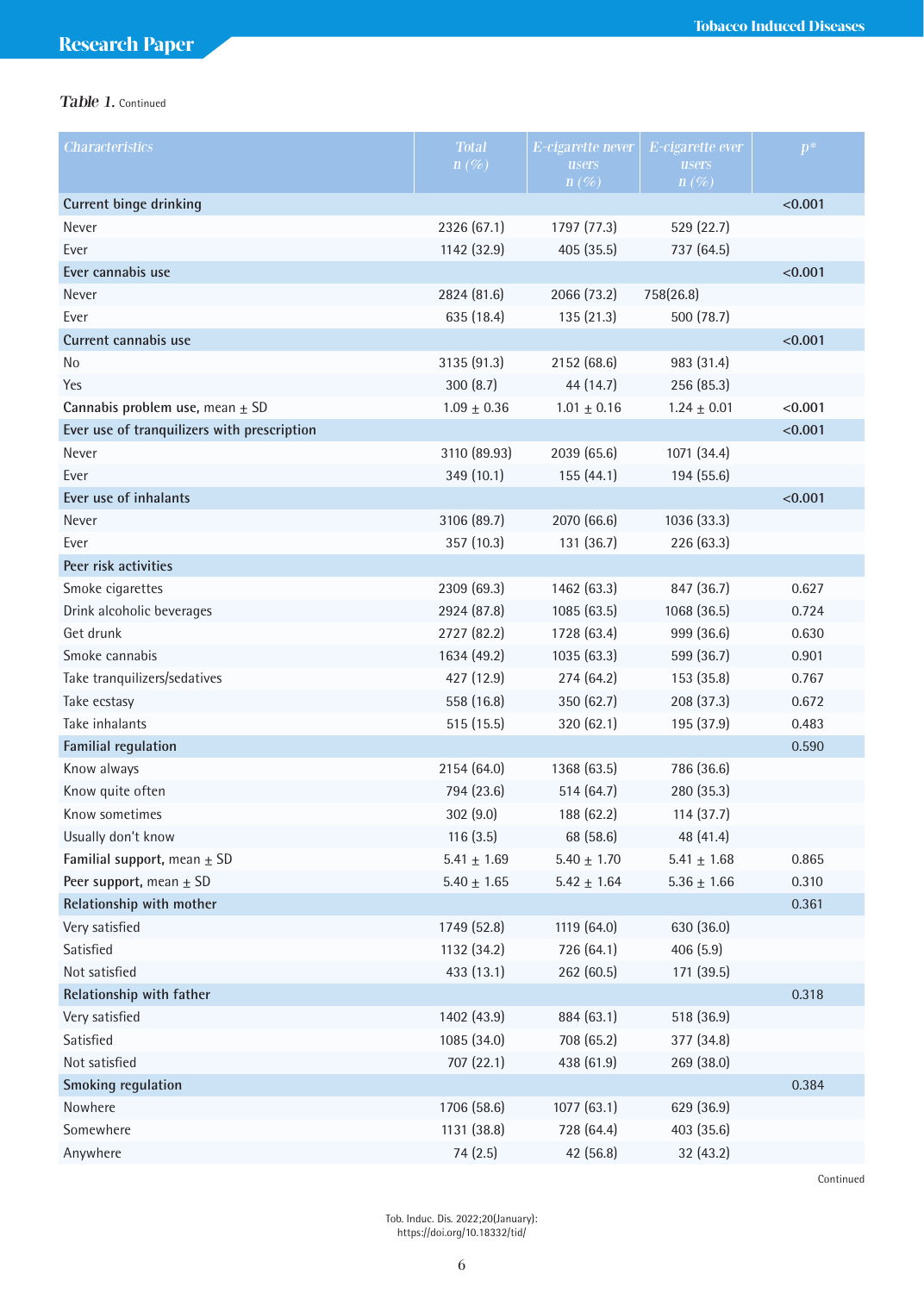## Table 1. Continued

| <b>Characteristics</b>   | <b>Total</b><br>$n(\%)$ | E-cigarette never<br><i>users</i><br>$n(\%)$ | E-cigarette ever<br><i>users</i><br>$n(\%)$ | $p^*$ |
|--------------------------|-------------------------|----------------------------------------------|---------------------------------------------|-------|
| Relationship with mother |                         |                                              |                                             | 0.361 |
| Very satisfied           | 1749 (52.8)             | 1119 (64.0)                                  | 630 (36.0)                                  |       |
| Satisfied                | 1132(34.2)              | 726 (64.1)                                   | 406(5.9)                                    |       |
| Not satisfied            | 433(13.1)               | 262(60.5)                                    | 171 (39.5)                                  |       |
| Relationship with father |                         |                                              |                                             | 0.318 |
| Very satisfied           | 1402 (43.9)             | 884 (63.1)                                   | 518(36.9)                                   |       |
| Satisfied                | 1085(34.0)              | 708 (65.2)                                   | 377 (34.8)                                  |       |
| Not satisfied            | 707(22.1)               | 438(61.9)                                    | 269(38.0)                                   |       |

\*Statistical significance at p<0.05. a Other hobbies (play an instrument, sing, draw, write).

regulation (p<0.05). E-cigarette ever use was higher than cigarette ever use. More than a third (36.6%) of the sample were e-cigarette ever users compared with 31.2% who were ever smokers and 17.3% (n=415) of those who had never tried combustible cigarettes were e-cigarette ever users. Bivariate analyses, shown in Table 2, indicate that respondents' other risk behaviors – cigarette, alcohol, cannabis, and inhalant use – have the strongest associations with e-cigarette ever use.

## **Multivariable analysis of e-cigarette ever use**

As with the bivariate analyses, multivariable analysis (Table 2) also shows that a respondent's other risk behaviors have the strongest associations with e-cigarette ever use. Those who had ever tried cigarettes had an AOR of 4.15 (95% CI: 1.29–13.41, p<0.05) for e-cigarette ever use while those who had ever used cannabis had an AOR of 2.21 (95% CI:  $1.11-4.41$ ,  $p<0.05$ ), and those who had ever used inhalants had an AOR of 2.51 (95% CI: 1.07–5.88,  $p<0.05$ ).

Compared with respondents whose parents were less well-educated, respondents with mothers who had college or university education had significantly higher odds of e-cigarette ever use (AOR=3.46; 95% CI: 1.40–8.54, p<0.05). A small number of variables had significantly lower adjusted odds ratios for e-cigarette ever use, including reading books (excluding schoolbooks) for enjoyment (AOR=0.32; 95% CI: 0.16–0.64, p<0.05), living in a household where some rules or restrictions pertained in relation to smoking cigarettes in the house (AOR=0.53; 95% CI:  $0.30-0.94$ ,  $p<0.05$ ), and perceiving moderate (AOR=0.20; 95% CI: 0.07–0.67, p<0.05) risk in using e-cigarettes even once or twice. Current alcohol use was also negatively associated with e-cigarette ever use (AOR=0.44; 95% CI: 0.20-0.96, p<0.05).

| Table 2. Bivariate and multivariable (stepwise) logistic regression of e-cigarette ever use among people aged |  |  |  |
|---------------------------------------------------------------------------------------------------------------|--|--|--|
| 15–17 years (N=3495)                                                                                          |  |  |  |

| <b>Covariates</b>                                        | OR $(95\% \text{ CI})^*$ | AOR $(95\% \text{ CI})^*$ |
|----------------------------------------------------------|--------------------------|---------------------------|
| Age (years)                                              |                          |                           |
| 15 (Ref.)                                                |                          |                           |
| 16                                                       | $1.14(0.96 - 1.35)$      | $0.79(0.34 - 1.85)$       |
| 17                                                       | $1.16(0.94 - 1.43)$      | $0.43$ $(0.117 - 1.08)$   |
| <b>Father's education level</b>                          |                          |                           |
| Some secondary school or completed primary school (Ref.) |                          |                           |
| Completed secondary school                               | $0.85(0.68 - 1.06)$      | $2.10(0.97 - 4.55)$       |
| College or university                                    | $0.76(0.64 - 0.91)$      |                           |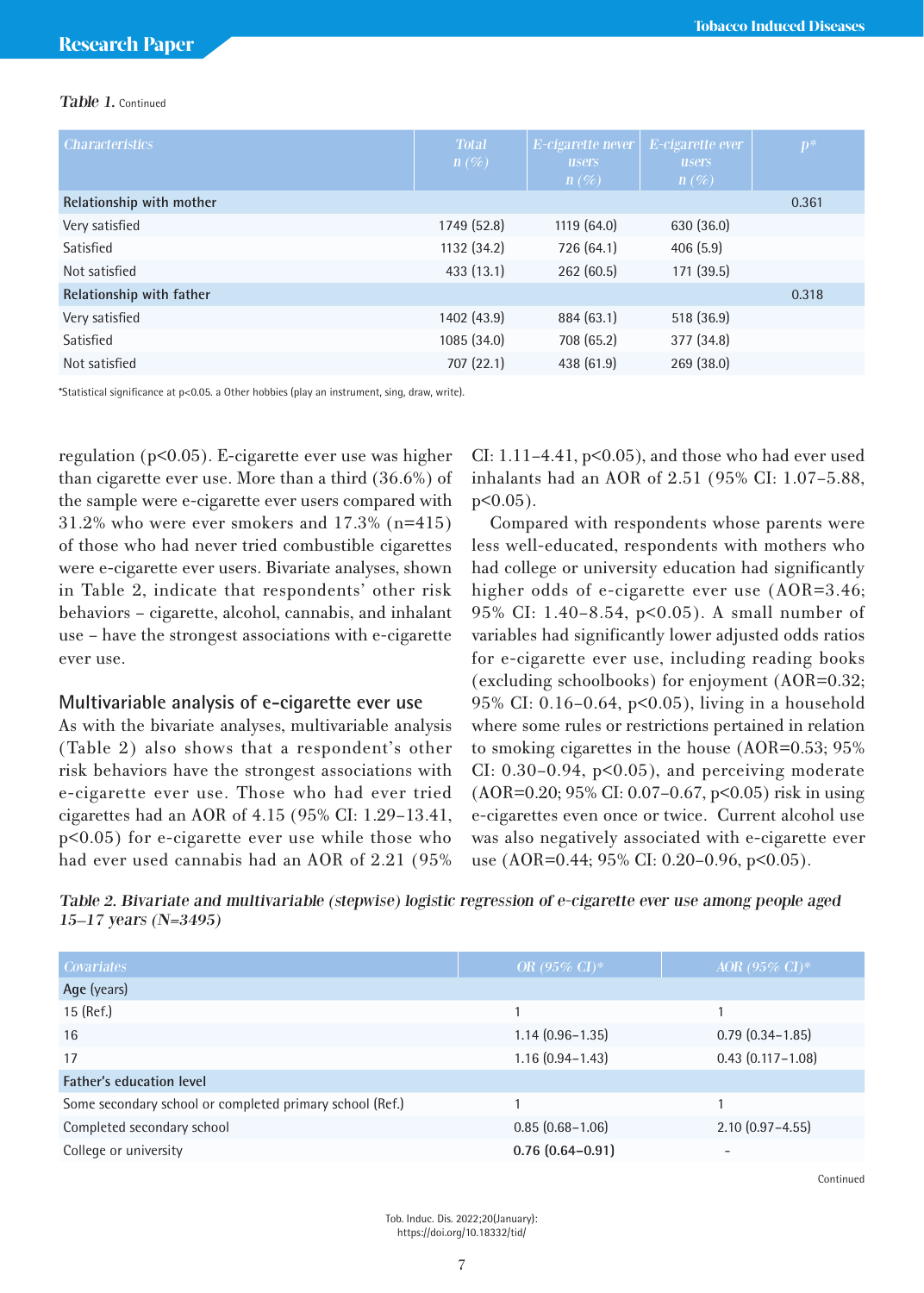# Table 2. Continued

| <i>Covariates</i>                                        | OR $(95\% \text{ CI})^*$ | AOR (95% CI)*           |
|----------------------------------------------------------|--------------------------|-------------------------|
| Mother's education level                                 |                          |                         |
| Some secondary school or completed primary school (Ref.) | 1                        | 1                       |
| Completed secondary school                               | $0.78$ $(0.59 - 1.03)$   | $3.46$ (1.40-8.54)      |
| College or university                                    | $1.35(1.06 - 1.71)$      |                         |
| Perceived wealth                                         |                          |                         |
| About the same (Ref.)                                    | $\mathbf{1}$             | 1                       |
| Much better off                                          | $1.14(0.92 - 1.40)$      | $0.48$ $(0.59 - 1.47)$  |
| Better off                                               | $1.01$ $(0.86 - 1.19)$   | $0.49(0.24 - 1.02)$     |
| Less well off                                            | $1.26(0.98 - 1.61)$      |                         |
| <b>Household composition</b>                             |                          |                         |
| Two parents (Ref.)                                       | $\mathbf{1}$             | $\mathbf{1}$            |
| One parent                                               | $1.12$ $(0.92 - 1.35)$   | $1.34(0.34 - 5.32)$     |
| <b>Blended families</b>                                  | $1.07$ $(0.80 - 1.46)$   | $0.72$ $(0.17 - 3.11)$  |
| Average grade                                            |                          |                         |
| A and B (Ref.)                                           | $\mathbf{1}$             | $\mathbf{1}$            |
| C                                                        | $1.15(0.99 - 1.34)$      | $1.19(0.66 - 2.16)$     |
| D or lower                                               | $1.14(0.91 - 1.44)$      | $1.40(0.53 - 3.74)$     |
| Read books, no vs yes                                    | $0.43(0.36 - 0.51)$      | $0.32$ (0.16-0.64)      |
| Actively participate in sports, no vs yes                | $1.01$ $(0.84 - 1.22)$   | $1.17(0.57 - 2.41)$     |
| Other hobbies, no vs yes                                 | $0.76(0.66 - 0.87)$      | $1.38(0.77 - 2.46)$     |
| Age of smoking initiation (years)                        |                          |                         |
| $<$ 13 (Ref.)                                            | $\mathbf{1}$             | $\mathbf{1}$            |
| $\geq$ 14                                                | $3.49$ $(3.03 - 4.02)$   | $0.70(0.36 - 1.35)$     |
| Skipping school (days)                                   |                          |                         |
| $0$ (Ref.)                                               | $\mathbf{1}$             | $\mathbf{1}$            |
| $1 - 4$                                                  | 2.42 (1.99-2.94)         | $1.19(0.62 - 2.89)$     |
| $\geq 5$                                                 | $4.27$ (2.79-6.55)       | $0.57$ $(0.17 - 1.83)$  |
| Absent due to illness (days)                             |                          |                         |
| $0$ (Ref.)                                               | $\mathbf{1}$             | $\mathbf{1}$            |
| $1 - 4$                                                  | $1.45(1.25 - 1.69)$      | $1.17(0.66 - 2.07)$     |
| ${\geq}5$                                                | $1.53(1.16 - 2.02)$      | $0.23(0.09 - 0.61)$     |
| Perceived risk in trying e-cigarettes once or twice      |                          |                         |
| No (Ref.)                                                | $\mathbf{1}$             | $\mathbf{1}$            |
| Slight                                                   | $0.29(0.25 - 0.34)$      | $0.86$ $(0.46 - 1.58)$  |
| Moderate                                                 | $0.17(1.22 - 0.23)$      | $0.20$ $(0.07 - 0.67)$  |
| Great                                                    | $0.24(0.16 - 0.35)$      | $0.42$ (0.07 – 2.56)    |
| Don't know                                               | $0.17(0.12 - 0.26)$      |                         |
| Ever use of cigarettes, never vs ever                    | 18.21 (15.2-21.83)       | 4.15 (1.29-13.41)       |
| Current cigarette use, no vs yes                         | 16.90 (12.83-22.39)      | $1.64(0.85 - 3.16)$     |
| Ever alcohol use, never vs ever                          | 10.13 (7.83-13.11)       | $2.38$ $(0.31 - 18.52)$ |
| Current alcohol use, no vs yes                           | $5.61(4.82 - 6.53)$      | $0.44$ $(0.20 - 0.96)$  |
| Current binge drinking, no vs yes                        | $6.18(5.29 - 7.22)$      | $1.80(0.91 - 3.55)$     |
| Cannabis ever use, no vs yes                             | 10.09 (8.20-12.42)       | $2.21(1.11-4.41)$       |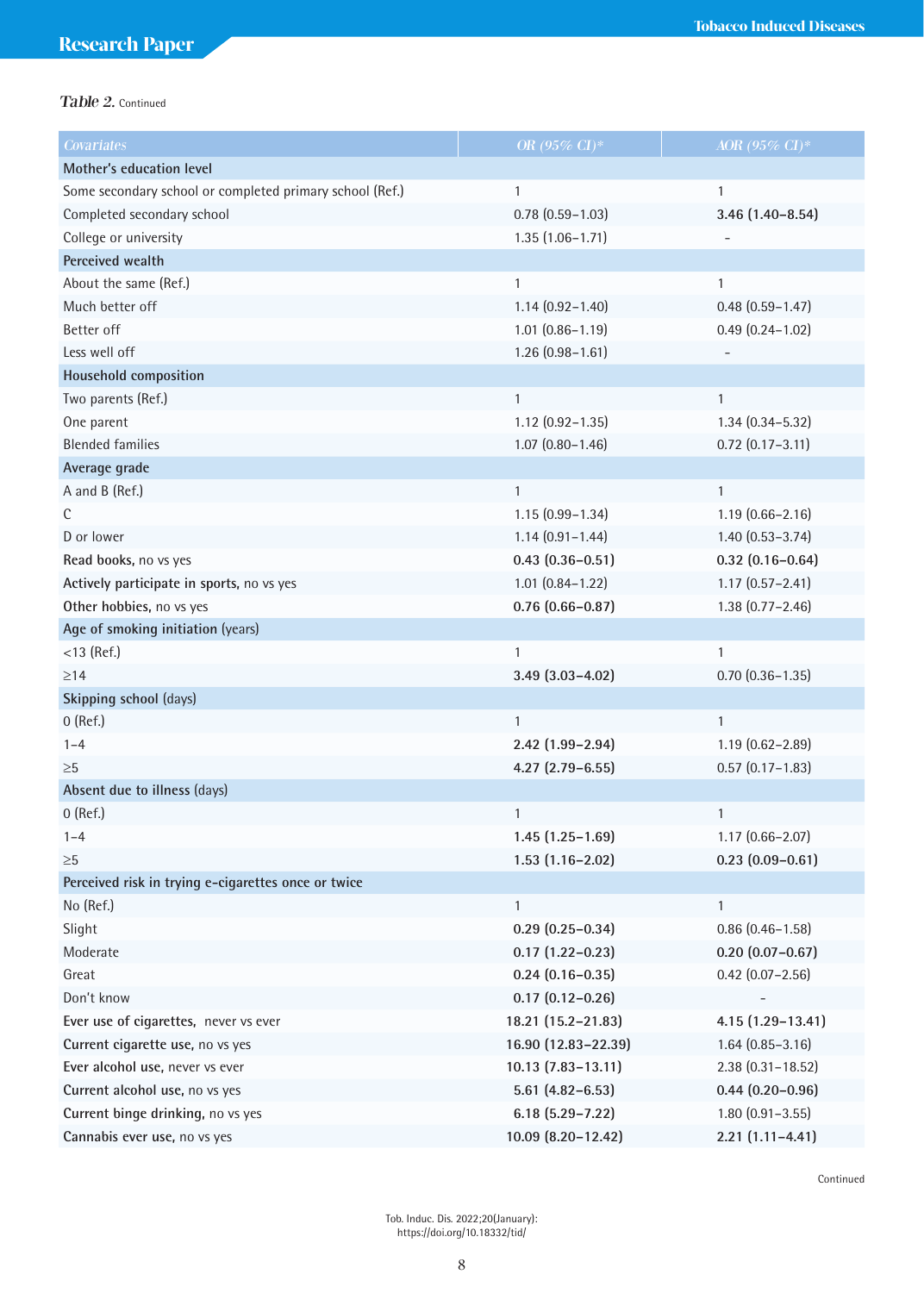### Table 2. Continued

| Covariates                           | OR (95% CI)*           | AOR (95% CI)*          |
|--------------------------------------|------------------------|------------------------|
| Cannabis problem use                 | 16.79 (10.75-26.23)    | $2.78(0.97 - 7.99)$    |
| Ever use of inhalants, never vs ever | $3.45$ (2.74 - 4.33)   | $2.51(1.07 - 5.88)$    |
| Peer risk activities, no vs yes      |                        |                        |
| Get drunk                            | $1.05(0.87 - 1.26)$    | $1.32$ $(0.61 - 2.86)$ |
| Smoke cannabis                       | $1.01$ $(0.88 - 1.16)$ | $1.80(0.93 - 3.47)$    |
| Take tranquilizers/sedatives         | $0.97(0.78 - 1.20)$    | $0.45(0.15 - 1.35)$    |
| Take inhalants                       | $1.07(0.88 - 1.30)$    | $1.54(0.52 - 4.62)$    |
| <b>Familial regulation</b>           |                        |                        |
| Know always (Ref.)                   | 1                      | $\mathbf{1}$           |
| Know quite often                     | $0.95(0.80 - 1.12)$    | $0.52$ $(0.26 - 1.04)$ |
| Know sometimes                       | $1.05(0.82 - 1.35)$    | $1.68(0.45 - 6.22)$    |
| Usually don't know                   | $1.23(0.84 - 1.80)$    |                        |
| Peer support                         | $0.98(0.94 - 1.02)$    | $1.06(0.88 - 1.27)$    |
| Relationship with mother             |                        |                        |
| Very satisfied (Ref.)                | $\mathbf{1}$           | $\mathbf{1}$           |
| Satisfied                            | $0.99$ $(0.85 - 1.16)$ | $1.45(0.66 - 3.16)$    |
| Not satisfied                        | $1.16(0.93 - 1.44)$    | $1.87(0.63 - 5.52)$    |
| Relationship with father             |                        |                        |
| Very satisfied (Ref.)                | 1                      | 1                      |
| Satisfied                            | $0.91(0.77 - 1.07)$    |                        |
| Not satisfied                        | $1.05(0.87 - 1.26)$    | $0.50$ $(0.20 - 1.22)$ |
| Smoking regulation                   |                        |                        |
| Nowhere (Ref.)                       | $\mathbf{1}$           | $\mathbf{1}$           |
| Somewhere                            | $0.94(0.81 - 1.11)$    | $0.53(0.30 - 0.94)$    |
| Anywhere                             | $1.30(0.81 - 2.09)$    | $0.54(0.05 - 7.04)$    |

AOR: adjusted odds ratio. \*Bold indicates statistical significance at p<0.05.

## **DISCUSSION**

# **Sociodemographic influences: social class, sex, and household composition**

To date, findings about e-cigarette use and social class have been ambivalent. Recent Irish research found that, in a sample in which smoking was patterned by social class, e-cigarette ever use was not<sup>23</sup>. This study found that perceived relative wealth was not statistically significantly associated with e-cigarette ever use but that parental education level was. This suggests some differences in teenagers' views and motivations regarding e-cigarettes compared with cigarettes. The association between smoking and lower socioeconomic status is well-established, but the association with other substances is more ambivalent. For example, young adults with the highest family

background SES have been found to be most prone to alcohol and marijuana use, even after adjusting for  $covariates<sup>24</sup>$ . They have also been found to be more likely to use other drugs, and to use alcohol and other substances to cope with  $stress<sup>25</sup>$ . Our findings about increased e-cigarette ever use among people aged 15– 17 years with higher-educated mothers (AOR=3.46; 95% CI: 1.40–8.54) may indicate that e-cigarette ever use has more in common with alcohol and other drug use than it has with smoking or that more-educated parents have different attitudes to e-cigarettes than less-educated parents.

Other familial behaviors and supports were also implicated in adolescent e-cigarette ever use. Even after adjusting for covariates, living in a household where some rules or restrictions were in place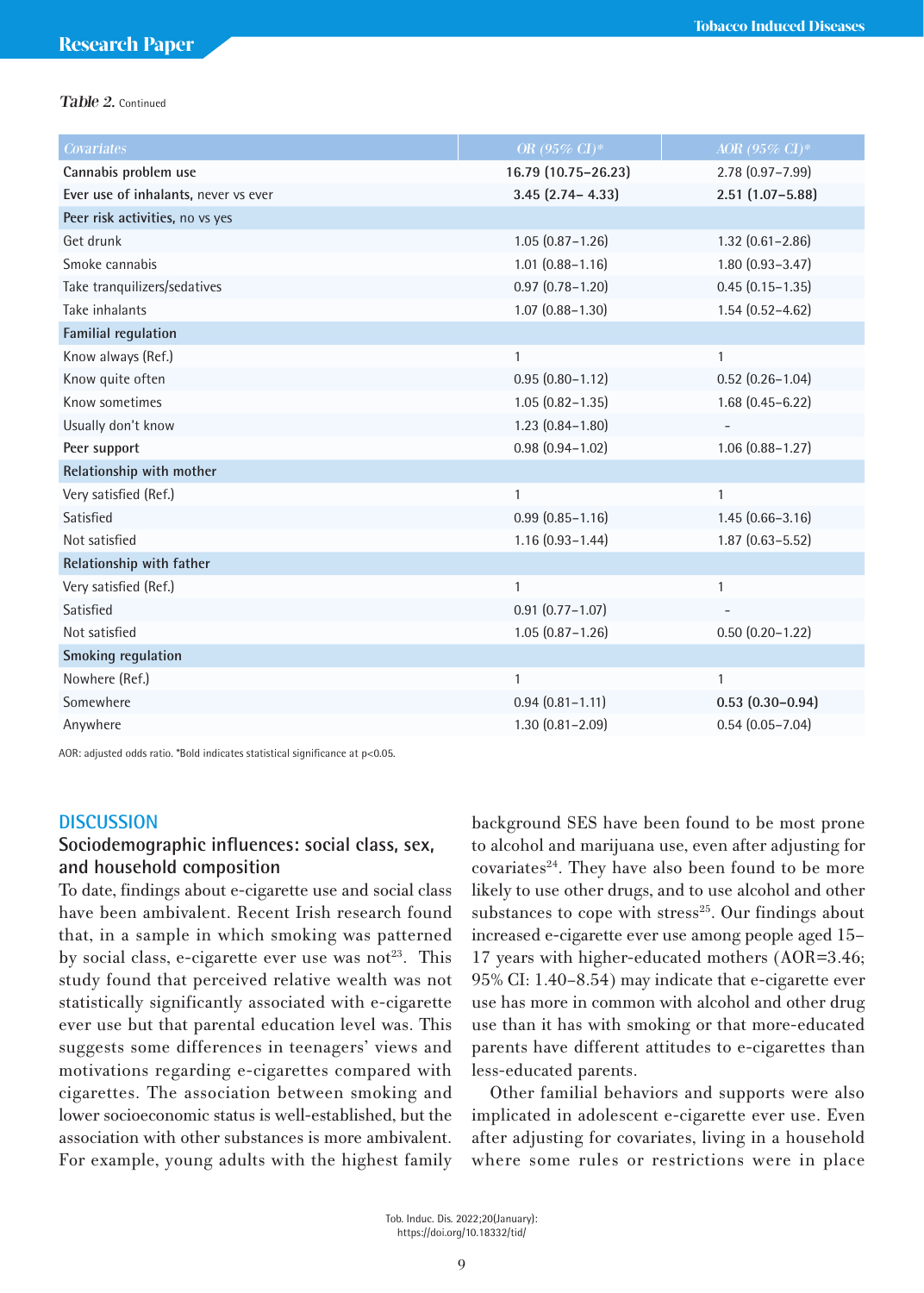regarding whether or where people could smoke in the house lowered the odds of people aged 15–17 years e-cigarette ever use (AOR=0.53; 95% CI: 0.30–0.94)

Parental anti-smoking communication and encouragement reduces teenage smoking<sup>26</sup>. Our findings extend the role of parental influence, including having no-smoking rules in the home, from cigarette smoking to e-cigarette ever use, suggesting an encouraging role for parents in reducing nicotine consumption in teenagers.

# **Personal behaviors**

Polysubstance use is highly prevalent among adolescents who use e-cigarettes $27$ . E-cigarette ever use was strongly associated with ever use of tobacco, cannabis, and inhalants, and the association was especially strong for cigarette smoking. Risk-taking, indicated by experimenting with many substances, may be implicated in e-cigarette ever use and these findings provide some support for the common liability theory<sup>17</sup>. We agree<sup>28</sup> that e-cigarette screening should include the assessment of other substances, especially cigarettes, alcohol, and cannabis, with a view to identifying and implementing prevention efforts and improving population health.

When we adjusted for covariates in our regression model, reading books for enjoyment remained protective against e-cigarette ever use (AOR=0.32; 95% CI: 0.36–0.51). Perceiving moderate risk in using e-cigarettes is indicated as protective against e-cigarette ever use (AOR=0.20; 95% CI: 0.07–0.67), suggesting a role for health education in providing clear, focused, up-to-date information for adolescents about the risks of e-cigarette ever use. Efforts should be stepped up in the junior cycle of post-primary schooling to develop health education curricula that are appropriate in terms of content, pedagogy, resources and evaluation<sup>29</sup>.

# **Peer influences**

Studies have shown that adolescents are more likely to engage in risky behaviors in the presence of peers $30,31$ . In our model, we tested correlations between all peer substance use [use of tobacco, alcohol (including getting drunk), cannabis, tranquilizers/sedatives, ecstasy, inhalants] and e-cigarette ever use and increased odds ratios were noted but data were not sufficiently sensitive to detect differences.

## **Experimentation, continuation, and cessation**

E-cigarette ever use is largely associated with teenagers' other substance use. Experimentation is widely recognized as a feature of adolescence and others have drawn 'a positive, linear relation between substance use and psychopathology, such that the more frequently children and adolescents use illegal substances, the greater their risk for exhibiting internalizing or externalizing psychiatric disorders'32, suggesting that complete abstinence among children and adolescence is seen as a desirable outcome. At a minimum, an increased proportion of those who ever use e-cigarettes experimentally will go on to become addicted users of nicotine<sup>33</sup>, or possibly dual users of e-cigarettes and combustible tobacco $34,35$ . Marijuana use has also been found to increase at a faster rate among e-cigarette users when compared to their peers who used cigarettes or a combination of cigarettes and e-cigarettes (dual users)<sup>36</sup>. Unlike tobacco, e-cigarettes in Ireland are currently largely unregulated. The findings suggest a role for health education highlighting the important link in e-cigarette ever use with peer and personal polysubstance use.

## **Limitations**

The study captures the associations of ever use of e-cigarettes at a point in time of school-going people aged 15–17 years in Ireland. It cannot tell us about the small percentage of students who do not attend school in Ireland at that age and may be different. ESPAD questionnaires are completed by students in a school setting therefore self-reporting bias is a consideration. Social desirability bias is a further consideration given the sensitive nature of the behavior under study – teenage substance use. Also, e-cigarette use is changing rapidly so advice on regulation and control needs regular up-dating. The use of the stepwise regression method produces confidence intervals around the parameter estimates that are too narrow and p-values that are too low due to multiple comparisons. Longitudinal and qualitative studies are certainly needed to improve our understanding and predictions for the future, but these exploratory analyses give us valuable insights in the present situation.

# **CONCLUSIONS**

E-cigarette ever users are more likely to be male and to have higher-educated mothers. While sex and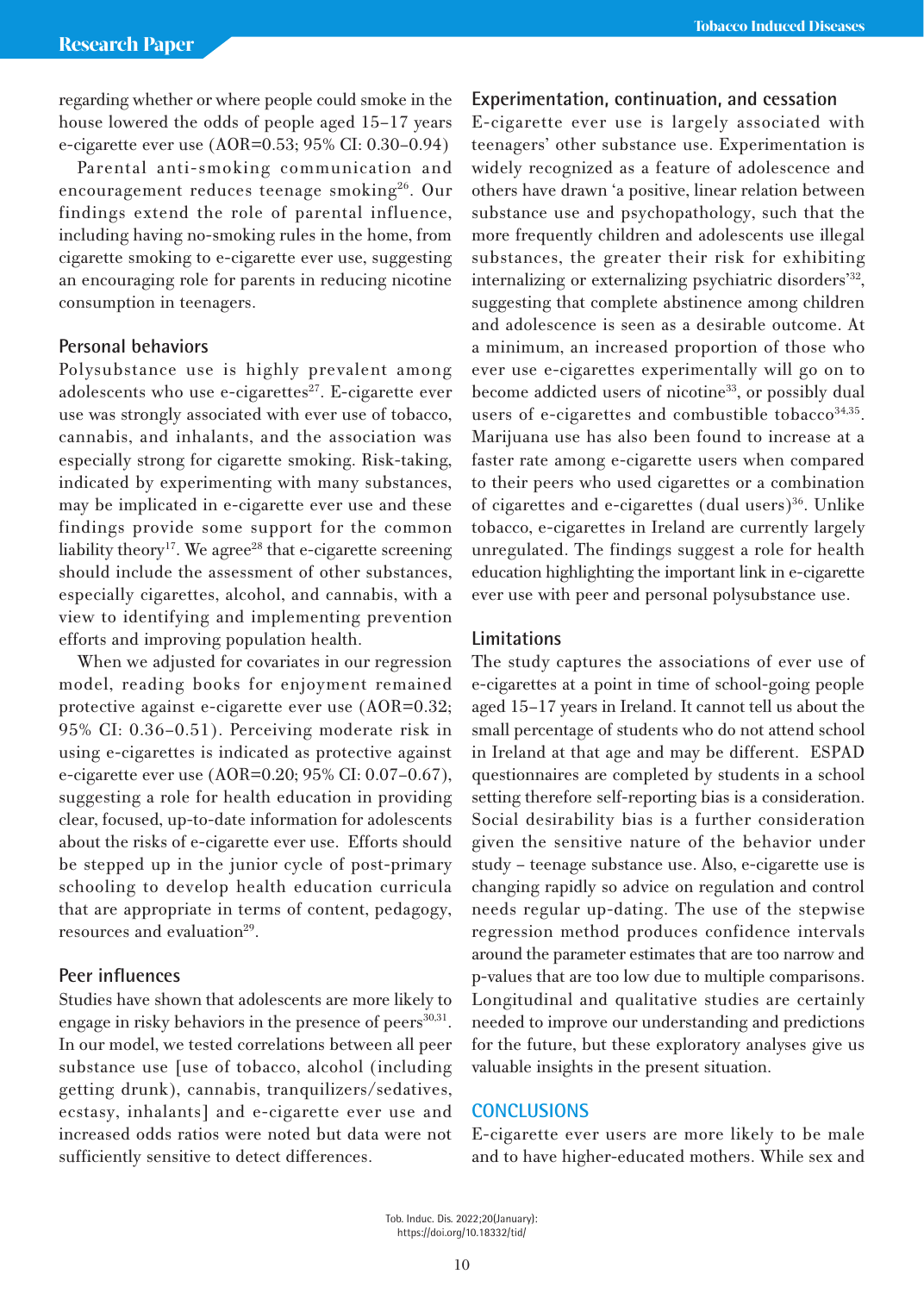parental education level are associated with e-cigarette ever use, our multivariable analyses show that these influences wane in comparison with teenagers' personal risk behaviors, particularly in terms of their polysubstance use, but cigarette use is the most strongly associated with e-cigarette ever use with odds greater than 4 times. Our findings emphasize the importance and usefulness of regulation of cigarette smoking in the home in preventing ever use of e-cigarettes. The perception of risk of e-cigarette use is also shown to be associated with ever use and this also may be influenced by e-cigarette regulation in the home. Education at school about e-cigarette use is largely absent or inadequate in many European countries, including Ireland, and needs strengthening<sup>29</sup>. Parents are important modifiers of adolescents' nicotine use and we recommend that school-based education be extended to include interventions aimed at parents. Parental attitudes on the dangers of teenagers' e-cigarette ever use are not well-known and need further study.

# **REFERENCES**

- 1. Sunday S, Keogan S, Hanafin J, Clancy L. ESPAD 2019 Ireland: Results from the European Schools Project on Alcohol and Other Drugs in Ireland. TobaccoFree Research Institute Ireland; 2020. Accessed November 24, 2021. https://www.drugsandalcohol.ie/33347/1/ ESPAD%202019%20Ireland.pdf
- 2. ESPAD Group. ESPAD Report 2019: Results from the European School Survey Project on Alcohol and Other Drugs. European Monitoring Centre for Drugs and Drug Addiction Joint Publications, European School Survey Project on Alcohol and Other Drugs, Publications Office of the European Union; 2020. doi:10.2810/877033
- 3. Evans-Polce R, Veliz P, Boyd CJ, McCabe VV, McCabe SE. Trends in E-Cigarette, Cigarette, Cigar, and Smokeless Tobacco Use Among US Adolescent Cohorts, 2014- 2018. Am J Public Health. 2020;110(2):163-165. doi:10.2105/AJPH.2019.305421
- 4. Gentzke AS, Creamer M, Cullen KA, et al. Vital Signs: Tobacco Product Use Among Middle and High School Students - United States, 2011-2018. MMWR Morb Mortal Wkly Rep. 2019;68(6):157. doi:10.15585/mmwr.mm6806e1
- 5. Wipfli H, Bhuiyan MR, Qin X, et al. Tobacco use and E-cigarette regulation: Perspectives of University Students in the Asia-Pacific. Addict Behav. 2020;107:106420. doi:10.1016/j.addbeh.2020.106420
- 6. Hanafin J, Sunday S, Clancy L. E-cigarettes and smoking in Irish teens: a logistic regression analysis of current (past 30-day) use of e-cigarettes. Journal of Public

Health. 2021;1-12. doi:10.1007/s10389-021-01610-1

- 7. Sunday S, Hanafin J, Clancy L. Increased smoking and e-cigarette use among Irish teenagers: a new threat to Tobacco Free Ireland 2025. ERJ Open Res. 2021;7(4):00438- 2021. doi:10.1183/23120541.00438-2021
- 8. Scottish Government. Scottish Schools Adolescent Lifestyle and Substance Use Survey (SALSUS): Smoking Report (2018). Accessed July 9, 2021. https://www.gov. scot/publications/scottish-schools-adolescent-lifestylesubstance-use-survey-salsus-smoking-report-2018/
- 9. NHS Digital. Smoking, Drinking and Drug Use among Young People in England 2018 [NS]. NHS Digital; 2019. Accessed October 11, 2021. https://digital.nhs. uk/data-and-information/publications/statistical/ smoking-drinking-and-drug-use-among-young-peoplein-england/2018
- 10. Cullen KA, Gentzke AS, Sawdey MD, et al. e-Cigarette Use Among Youth in the United States, 2019. JAMA. 2019;322(21):2095-2103. doi:10.1001/jama.2019.18387
- 11. Kapan A, Stefanac S, Sandner I, Haider S, Grabovac I, Dorner TE. Use of Electronic Cigarettes in European Populations: A Narrative Review. Int J Environ Res Public Health. 2020;17(6):1971. doi:10.3390/ijerph17061971
- 12. Porcellato L, Ross-Houle K, Quigg Z, et al. Welsh Primary Schoolchildren's Perceptions of Electronic Cigarettes: A Mixed Methods Study. Int J Environ Res Public Health. 2020;17(10):3639. doi:10.3390/ijerph17103639
- 13. Tokle R. 'Vaping and fidget-spinners': A qualitative, longitudinal study of e-cigarettes in adolescence. Int J Drug Policy. 2020;82:102791. doi:10.1016/j.drugpo.2020.102791
- 14. Chaffee BW, Watkins SL, Glantz SA. Electronic Cigarette Use and Progression From Experimentation to Established Smoking. Pediatrics. 2018;141(4):e20173594. doi:10.1542/peds.2017-3594
- 15. Li S, Levy D, Clancy L. Tobacco Free Ireland 2025: SimSmoke prediction for the end game. Tob Prev Cessat. 2018;4(June). doi:10.18332/tpc/91427
- 16. Kandel ER, Kandel DB. A Molecular Basis for Nicotine as a Gateway Drug. N Engl J Med. 2014;371(10):932-943. doi:10.1056/NEJMsa1405092
- 17. Vanyukov MM, Tarter RE, Kirillova GP, et al. Common liability to addiction and "gateway hypothesis": theoretical, empirical and evolutionary perspective. Drug Alcohol Depend. 2012;123 Suppl 1(Suppl 1):S3-S17. doi:10.1016/j.drugalcdep.2011.12.018
- 18. Schneider S, Diehl K. Vaping as a Catalyst for Smoking? An Initial Model on the Initiation of Electronic Cigarette Use and the Transition to Tobacco Smoking Among Adolescents. Nicotine Tob Res. 2016;18(5):647-653. doi:10.1093/ntr/ntv193
- 19. Selya AS, Foxon F. Trends in electronic cigarette use and conventional smoking: quantifying a possible 'diversion' effect among US adolescents. Addiction. 2021;116(7):1848-1858. doi:10.1111/add.15385
- 20. Cheng HG, Largo EG, Gogova M. E-cigarette use and